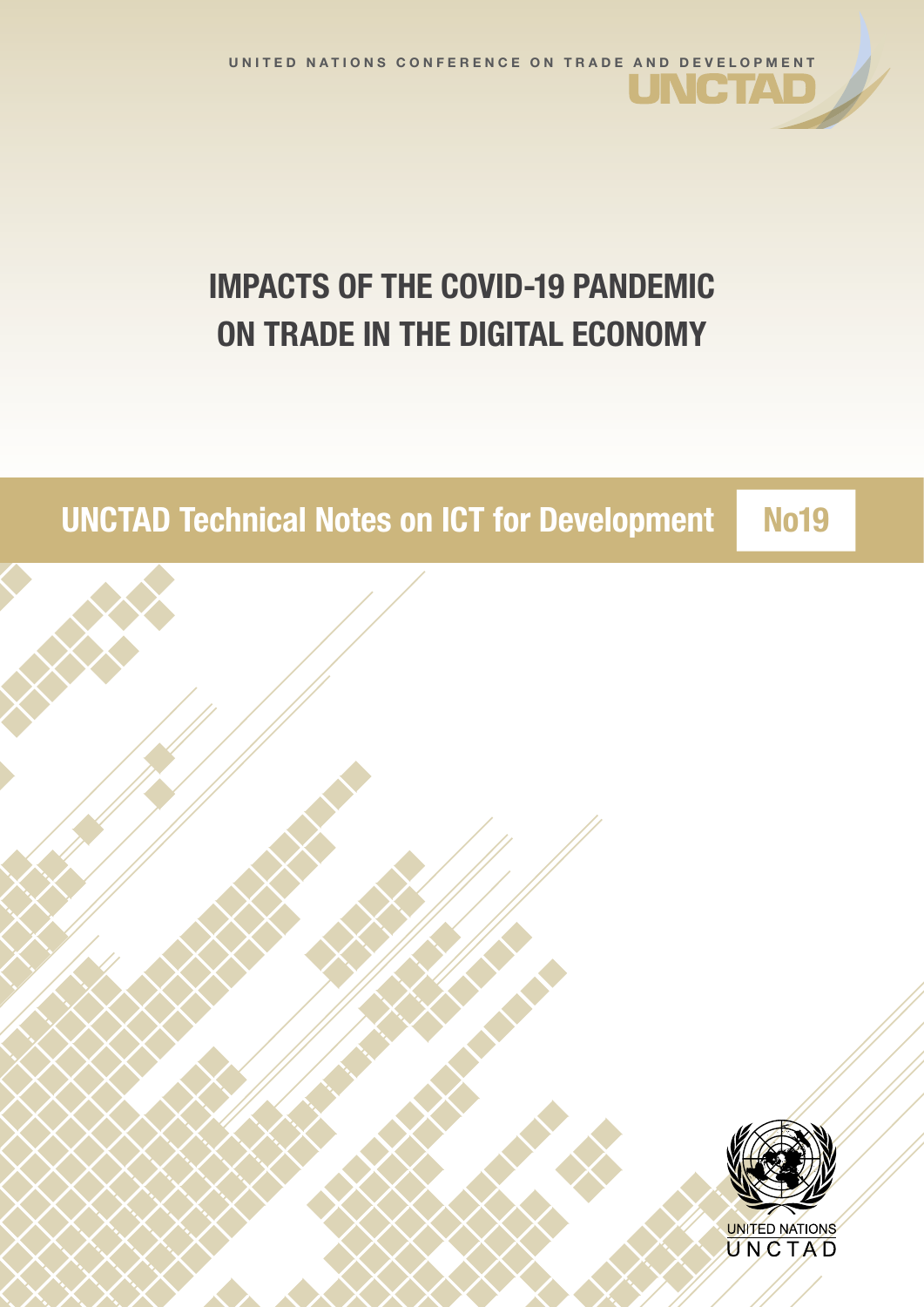# IMPACTS OF THE COVID-19 PANDEMIC ON TRADE IN THE DIGITAL ECONOMY

### 1 Introduction

The COVID-19 pandemic has provided sudden and strong impetus for businesses and individuals to adopt or increase their use of digital tools to continue economic activity. By accelerating digitalization and deepening reliance on digital technologies, COVID-19 has boosted the importance of international information and communications technology (ICT) related goods and services in global trade.

Against a backdrop of sharply declining trade, the share of ICT goods in merchandise imports surged from around 13% in 2019 to nearly 16% in 2020 – the greatest annual increase since records began in 2000.

Similarly, ICT services grew to almost 14% of total services exports worldwide in 2020, while digitally deliverable services overall increased to nearly 64% of total services exports – having contracted relatively little against the backdrop of an unprecedented 20% decline in total services trade (see Box 1 for definitions).

However, countries have differed in the extent to which they have been able to benefit from demand for ICT goods, and to use ICTs to continue services trade through digital delivery. ICT goods trade declined sharply in least developed countries (LDCs) and Africa between 2019 and 2020, and while all regions increased ICT and digitally deliverable products' share in total services trade, LDC exports of ICT services declined by 22% - as part of a 9% fall in digitally deliverable exports more broadly.

As such, the pandemic-related acceleration in digitalization risks further exacerbating digital divides, with least developed countries (LDCs) being left further behind. It is now more urgent than ever to ensure that those trailing in digital readiness can catch-up.

This note looks in more detail at the latest developments in ICT-related trade (ICT goods, ICT services, digitallydeliverable services).

## 2 COVID-19 pandemic drives ICT goods trade rebound

*The latest data for 2020 show growing reliance on digital technologies boosting international trade in computers and related equipment – reversing falls seen in 2019.*

By accelerating digitalization, COVID-19 appears to have boosted trade in ICT goods, which had declined before the pandemic. Global exports of ICT goods increased by 4%, to over US\$ 2.3 trillion in 2020. Meanwhile, imports of such goods grew by 1.1%, rising US\$ 27 billion to almost US\$ 2.5 trillion. This reflects an accelerating reliance on digital technologies during the lockdown measures introduced in many economies and stands out against overall falls in economic activities in the wake of the pandemic – in which overall merchandise trade contracted by around 7.5% (according to both export and import data).

### 2.1 Steep declines in LDCs and Africa

The upward trend in ICT goods exports was seen only in Eastern and South-Eastern Asia, where they surged by 8%. In all other regions exports declined. By far the sharpest drops occurred in LDCs (-82%) and in Africa (-48%) (Table 1).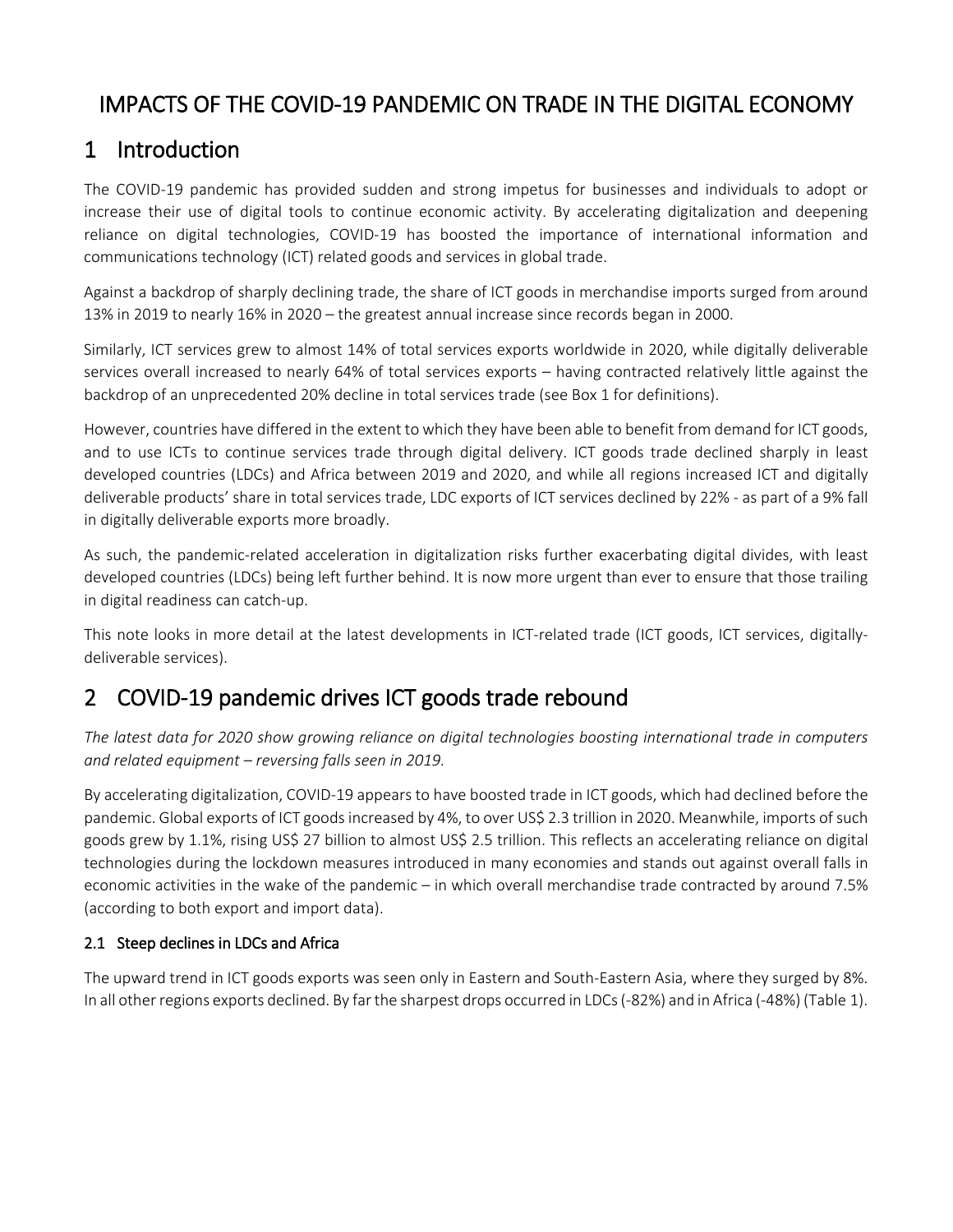|                                 | ICT goods exports |                            |                                |  | ICT goods imports |                            |                                |  |
|---------------------------------|-------------------|----------------------------|--------------------------------|--|-------------------|----------------------------|--------------------------------|--|
|                                 | US\$<br>millions  | Change<br>2019-2020<br>(%) | % of<br>merchandise<br>exports |  | US\$<br>millions  | Change<br>2019-2020<br>(%) | % of<br>merchandise<br>imports |  |
| World                           | 2,354,900         | 4                          | 15                             |  | 2,493,697         | 1.1                        | 16                             |  |
| Africa                          | 1,650             | $-48$                      | 1.0                            |  | 10,351            | $-49$                      | 5                              |  |
| Asia                            | 1,815,302         | 6                          | 27                             |  | 1,478,921         | 4                          | 24                             |  |
| Central and southern Asia       | 5,735             | $-13$                      | $\overline{2}$                 |  | 44,574            | $-14$                      | 10                             |  |
| Eastern and South-Eastern Asia  | 1,800,746         | 8                          | 30                             |  | 1,413,318         | 9                          | 27                             |  |
| Europe                          | 324,719           | $-1$                       | 5                              |  | 506,257           | $-3$                       | 8                              |  |
| Latin America and the Caribbean | 65,247            | $-6$                       | 9                              |  | 93,056            | $-20$                      | 14                             |  |
| Northern America                | 145,047           | $-5$                       | 8                              |  | 378,791           | 4                          | 13                             |  |
| Oceania                         | 2,934             | $-14$                      | $\mathbf{1}$                   |  | 26,322            | 0.4                        | 11                             |  |
|                                 |                   |                            |                                |  |                   |                            |                                |  |
| Developed regions (M49)         | 536,679           | $-2$                       | 6                              |  | 1,008,351         | 0.2                        | 10                             |  |
| Developing regions (M49)        | 1,818,221         | 5                          | 27                             |  | 1,485,346         | $\overline{2}$             | 24                             |  |
| Least developed countries       | 115               | $-82$                      | 0.2                            |  | 1,632             | $-49$                      | 4                              |  |

### Table 1. Global trade in ICT goods, 2019-2020, by development region

Note: Not adjusted for re-exports/re-imports due to data availability (see annex). Changes calculated in current prices. Source: UNCTAD based on UNCTAD digital economy statistics (unctadstat.unctad.org).

Regarding imports, the picture is more mixed. While most regions registered declines in ICT goods imports in 2020, North America and Asia each saw an increase of 4%, with the latter powered by demand especially in eastern and south-eastern Asia. Oceania also registered some growth (0.4%). While import demand in developed regions as a whole stayed relatively flat (0.2% change), across developing regions ICT goods imports increased by 2% overall. However, this conceals greatly differing trends between developing countries as imports of ICT goods to the LDCs and to Africa declined by half (Figure 1). As such, the pandemic appears to be exacerbating existing divides by pushing further behind countries that were already struggling to engage in ICT goods trade.

### Figure 1. Change in ICT goods exports and imports, 2019-2020



Note: Not adjusted for re-exports/re-imports due to data availability (see annex). Changes calculated in current prices. Source: UNCTAD based on UNCTAD digital economy statistics (unctadstat.unctad.org).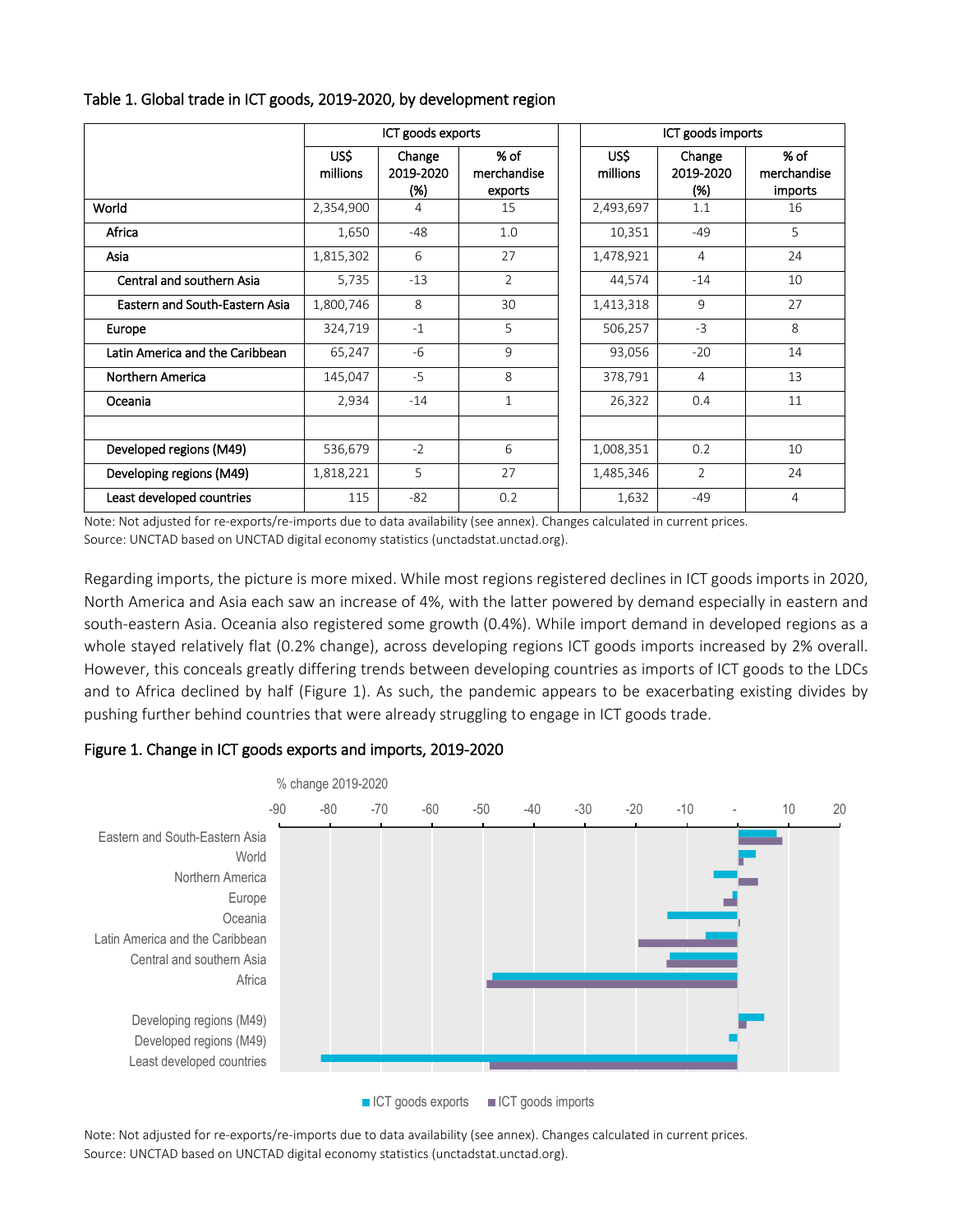Nevertheless, as a result of the sharp drop in overall merchandise trade, the share of ICT goods in total merchandise imports increased in LDCs and Africa as it did in other regions in 2020 (reaching 3.5% for LDCs and 5.3% for Africa). However, the increases in other regions were larger and the extent to which LDCs and Africa trail other regions in terms of their engagement in ICT goods trade therefore increased in 2020 (Figure 2).





price changes between periods).

Source: UNCTAD based on UNCTAD digital economy statistics (unctadstat.unctad.org).

### 2.2 Top exporters of ICT goods

Exports of ICT goods are geographically highly concentrated, with eastern and south-eastern Asia (led by China) accounting for over three-quarters of the global total.

Looking at the top-10 exporters of ICT goods in 2020 (Table 2), the greatest increase was observed in Taiwan Province of China (20%), building on a 7% increase in 2019, while the greatest rebound occurred in Singapore which registered 11% growth in 2020 following a 6% fall in 2019. Mexico reported the biggest decrease in 2020 (-6%).

Other economies with ICT goods exports exceeding US\$ 1 billion that showed high growth rates included Latvia (28%), Estonia (26%), and Israel (19%). Meanwhile, such exports were most negatively affected in Canada (-22%), Turkey (-18%), Australia, Finland, and India (each -13%).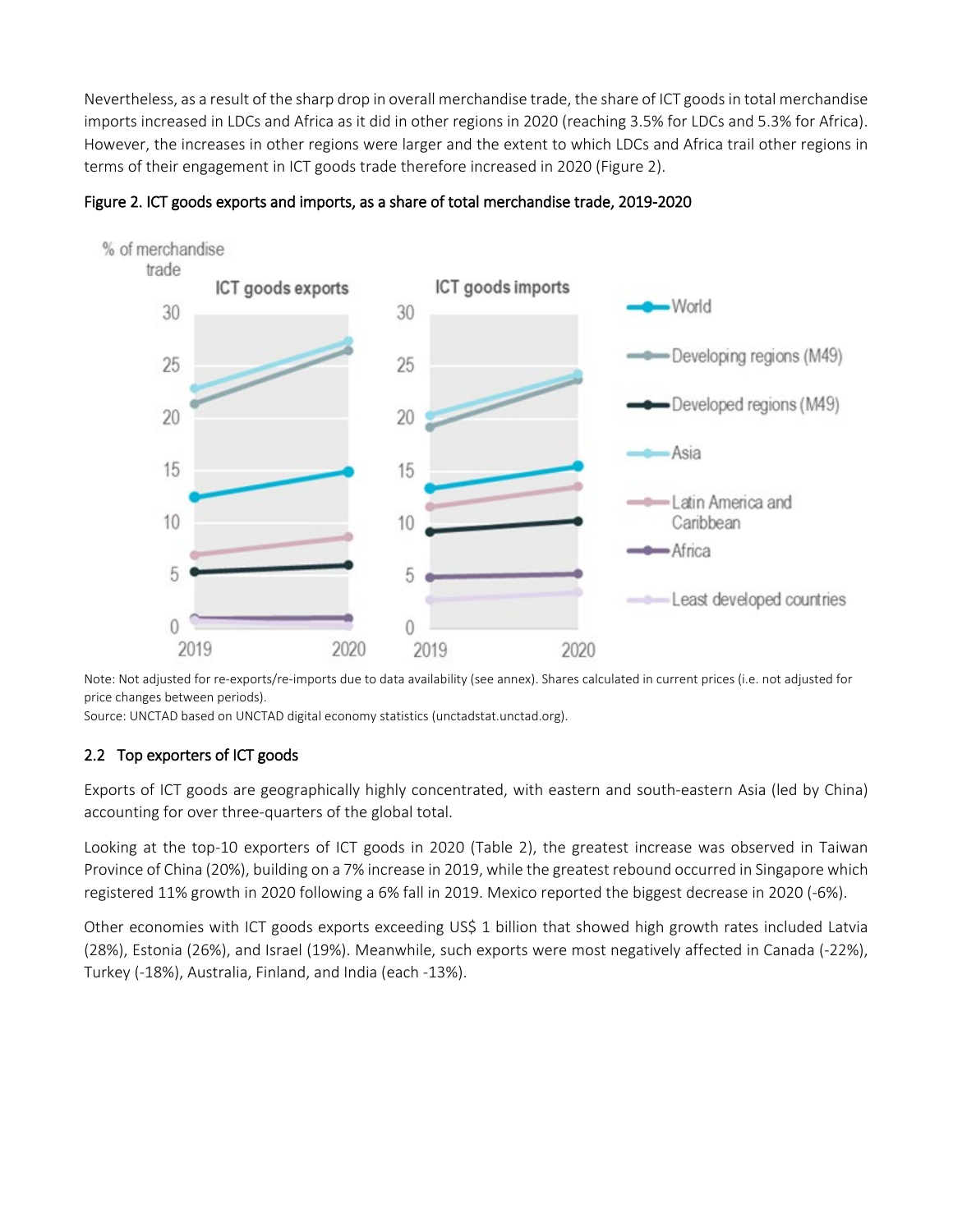### Table 2. Top-10 exporters of ICT goods in 2020

|                                 | <b>Exports</b><br>US\$<br>millions | Change<br>2019-<br>2020 (%) | Global<br>market<br>share (%) |
|---------------------------------|------------------------------------|-----------------------------|-------------------------------|
| China                           | 701,868                            | 6%                          | 30%                           |
| Hong Kong SAR China             | 319,619                            | 5%                          | 14%                           |
| <b>Taiwan Province of China</b> | 182,938                            | 20%                         | 8%                            |
| Republic of Korea               | 148,113                            | 6%                          | 6%                            |
| <b>United States of America</b> | 138,375                            | $-4%$                       | 6%                            |
| Singapore                       | 126,411                            | 11%                         | 5%                            |
| Viet Nam                        | 109,091                            | 18%                         | 5%                            |
| Malaysia                        | 81,359                             | 5%                          | 3%                            |
| Germany                         | 70,960                             | $-3%$                       | 3%                            |
| Mexico                          | 64,354                             | $-6%$                       | 3%                            |

Note: No adjustment for re-exports/re-imports due to data availability (see annex). Changes calculated in current prices. Source: UNCTAD based on UNCTAD digital economy statistics (unctadstat.unctad.org).

### 2.3 Top importers of ICT goods

In 2020, eastern and south-eastern Asia together accounted for 57% of global imports of ICT goods and developed regions for another 40%.

Imports increased in all of the top-10 importers except Germany, which registered a slight decline (-0.4%) (Table 3). Various other major ICT goods importers (over US\$ 25 billion) that registered greater contractions include India (-12%), Mexico (-9%), Canada (-3%), France (-2%), and the United Kingdom (-1%). By contrast, significant increases were observed for Poland (+25%), Czechia and Thailand (+10% each).

The sharpest overall declines in ICT goods imports were recorded in Bolivia and Egypt (both -46%) while the greatest overall increases occurred in Gambia (75%), Albania (70%), and Barbados (49%).

|                                 | <b>Imports</b><br>US\$<br>millions | Change<br>2019-<br>2020 (%) | Global<br>market<br>share (%) |
|---------------------------------|------------------------------------|-----------------------------|-------------------------------|
| China                           | 516,389                            | 11%                         | 21%                           |
| <b>United States of America</b> | 347,415                            | 5%                          | 14%                           |
| Hong Kong SAR China             | 325,552                            | 5%                          | 13%                           |
| Singapore                       | 108,346                            | 12%                         | 4%                            |
| Germany                         | 103,334                            | $-0.4%$                     | 4%                            |
| Japan                           | 89,726                             | 2%                          | 4%                            |
| <b>Taiwan Province of China</b> | 89,104                             | 18%                         | 4%                            |
| Republic of Korea               | 83,576                             | 5%                          | 3%                            |
| <b>Viet Nam</b>                 | 80,044                             | 23%                         | 3%                            |
| <b>Netherlands</b>              | 72,605                             | 4%                          | 3%                            |

Table 3. Top-10 importers of ICT goods in 2020

Note*:* No adjustment for re-exports/re-imports due to data availability (see annex). Changes calculated in current prices. Source: UNCTAD based on UNCTAD digital economy statistics (unctadstat.unctad.org).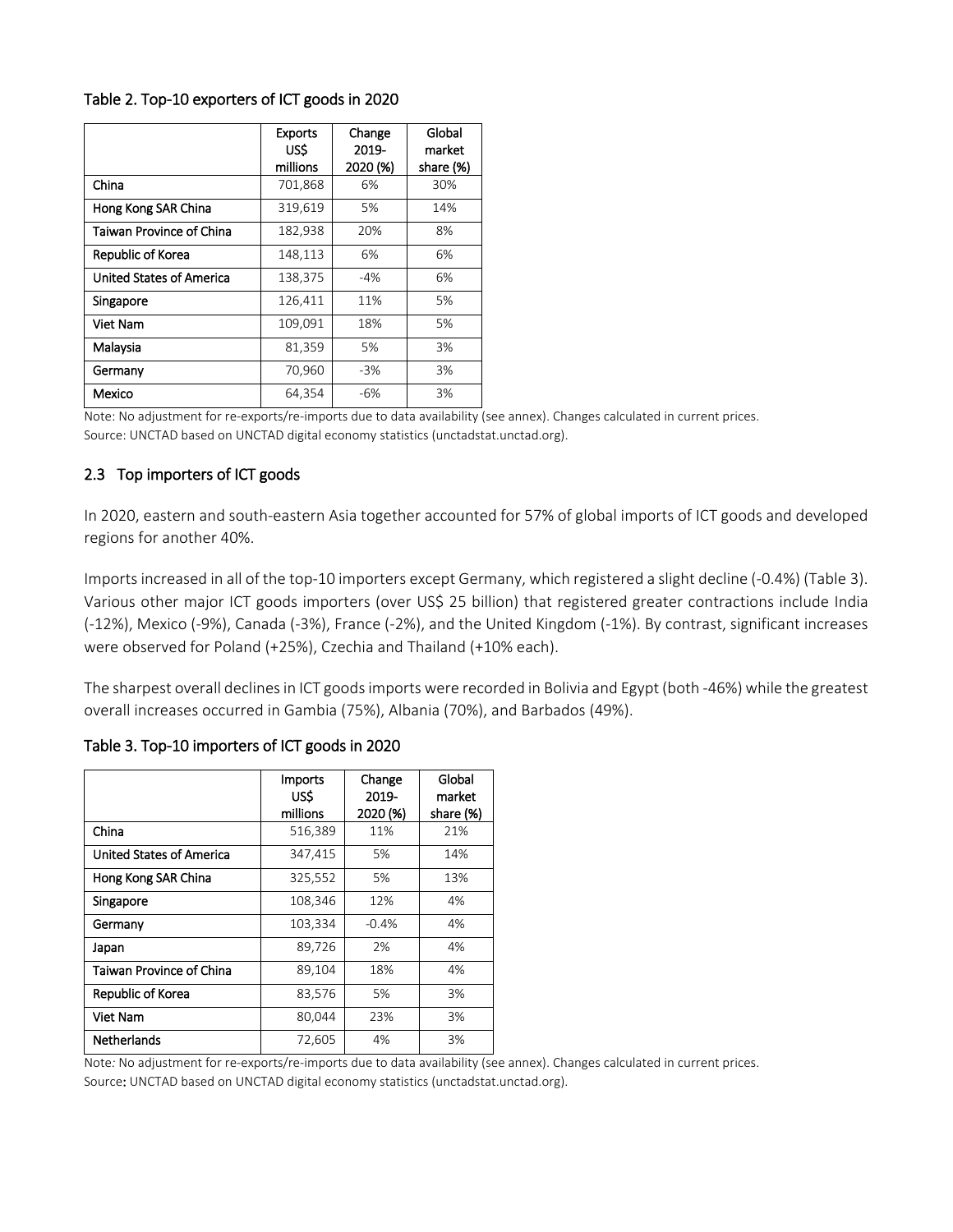### 2.4 Electronic components dominate ICT goods trade

The latest figures show that electronic components continue to be the main element of trade in ICT goods, comprising 44% of imports globally. Advances in electronic components help drive the fast pace of technological innovation in the ICT sector, and imports in 2020 increased in volume by 8% compared to 2019 (Figure 3).

In 2020, computers and peripheral equipment overtook communication equipment as the second largest component of ICT imports for the first time since 2013. Indeed, in 2020, imports of computers and peripheral equipment increased by 3% while imports of communication and consumer electronic equipment fell by around 10%. The COVID-19 pandemic is likely to have helped to drive this by incentivizing purchases of PCs and laptops more suited to in-depth work than communications devices such as smartphones, as well as peripherals such as screens, speakers, keyboards, and mice that can aid in working from home. At the same time, reduced incomes and financial uncertainty resulting from the pandemic may have suppressed demand for upgrades to mobile devices and consumer electronics.



### Figure 3. Global imports of ICT goods by product

*US\$ billions in current prices*

Note: Current prices (i.e. no adjustment for price changes over time). No adjustment for re-exports/re-imports due to data availability (see annex). Source: UNCTAD based on UNCTAD digital economy statistics (unctadstat.unctad.org).

A key question is the extent to which the changes outlined above will endure as the pandemic progresses and afterwards – including the further exacerbation of pre-existing divides whereby the extent to which the LDCs and African countries can engage in ICT goods trade has been further reduced. Whether they will soon be able to return to previous levels of ICT goods exports and imports is likely to depend most immediately on the path of the pandemic in 2021 and the following years.

Just as ICT goods trade has been bolstered by pandemic-related changes, so too has trade in ICT services. The following section examines developments in the international trade of ICT services and the wider category of digitally deliverable services.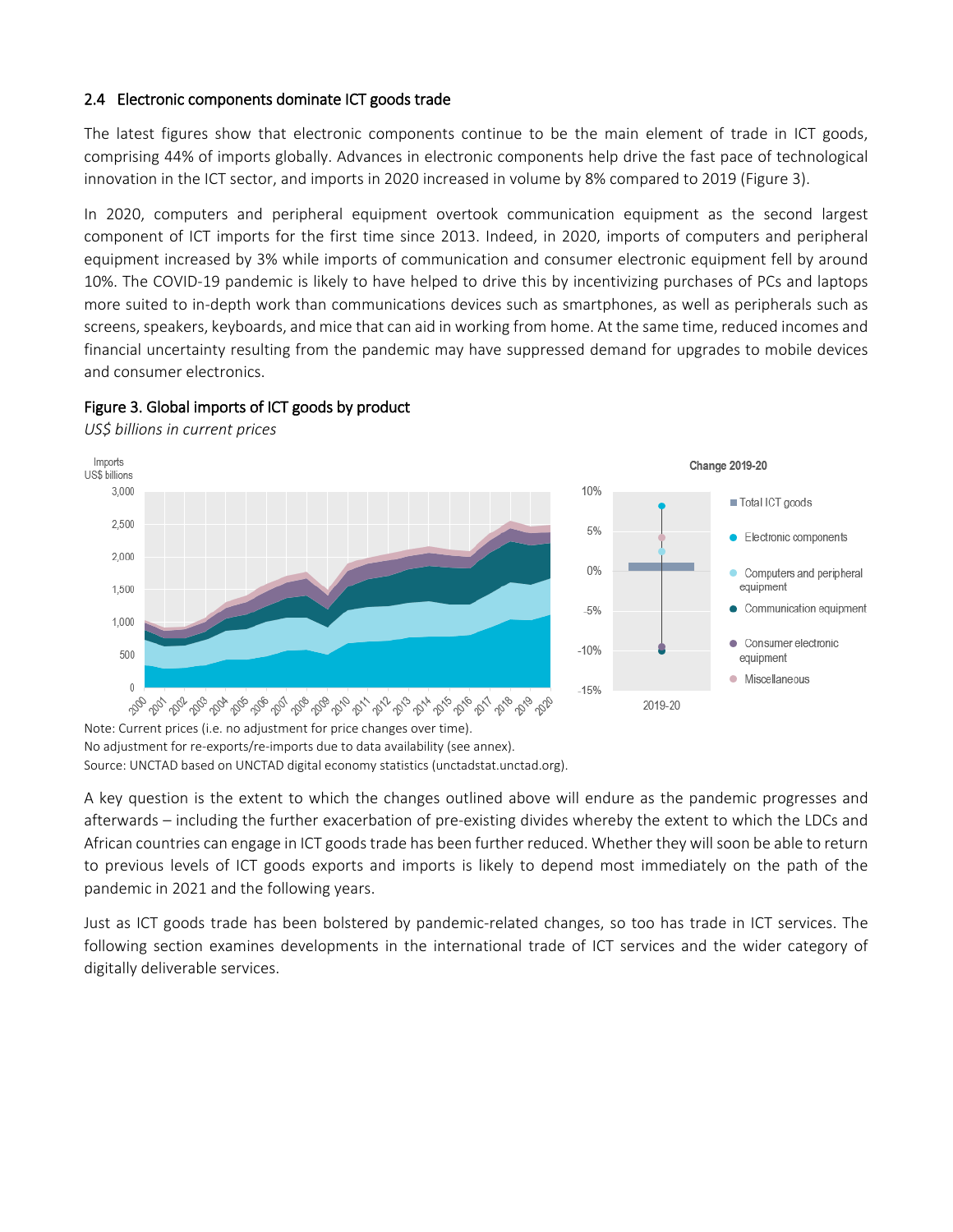# 3 Services trade data for 2020 confirm the growing importance of digital technologies during the pandemic.

*ICT services grew to almost 14% of total services exports worldwide in 2020, while digitally deliverable services overall increased to nearly 64% of total services exports - having contracted relatively little against the backdrop of an unprecedented 20% decline in total services trade. However, while these shares increased across all regions, the pandemic-related acceleration in digitalization risks further exacerbating digital divides, with LDCs falling further behind.*

The COVID-19 pandemic has provided strong impetus for businesses and individuals to adopt digital tools, helping to drive a 6% increase in worldwide exports of ICT services. The value of ICT services exports worldwide reached US\$676 billion in 2020 as the usage of communications services, computer services and software were boosted by the lockdown restrictions implemented in many economies. Meanwhile, exports of the wider category of digitally deliverable services – those which can be delivered remotely over ICT networks such as the Internet – fell by US\$ 57 billion to a value of US\$ 3.17 trillion worldwide (see Box 1 for more on the definitions and measurement of these products).

Digital technologies appear to have played an important role in supporting broader international trade and economic activity in 2020. While total services exports declined by 20% (an [unprecedented drop since records](https://unctad.org/news/covid-19-drives-large-international-trade-declines-2020)  [began in 1990\)](https://unctad.org/news/covid-19-drives-large-international-trade-declines-2020), worldwide exports of digitally deliverable services fell by only 1.8%. Digitally deliverable services contributed less than 1 percentage point of the total decline in services exports. Meanwhile, the growth of ICT services partially offset reductions in the trade of other service products by over half a percentage point (Figure 4).



Figure 4. Global exports of ICT services and digitally deliverable services, 2019-2020

*US\$ billions in current prices and change as a percentage of 2019 total services*

Note: US\$ values in current prices (i.e. not adjusted for price changes between periods). Source: UNCTAD based on UNCTAD digital economy statistics (unctadstat.unctad.org).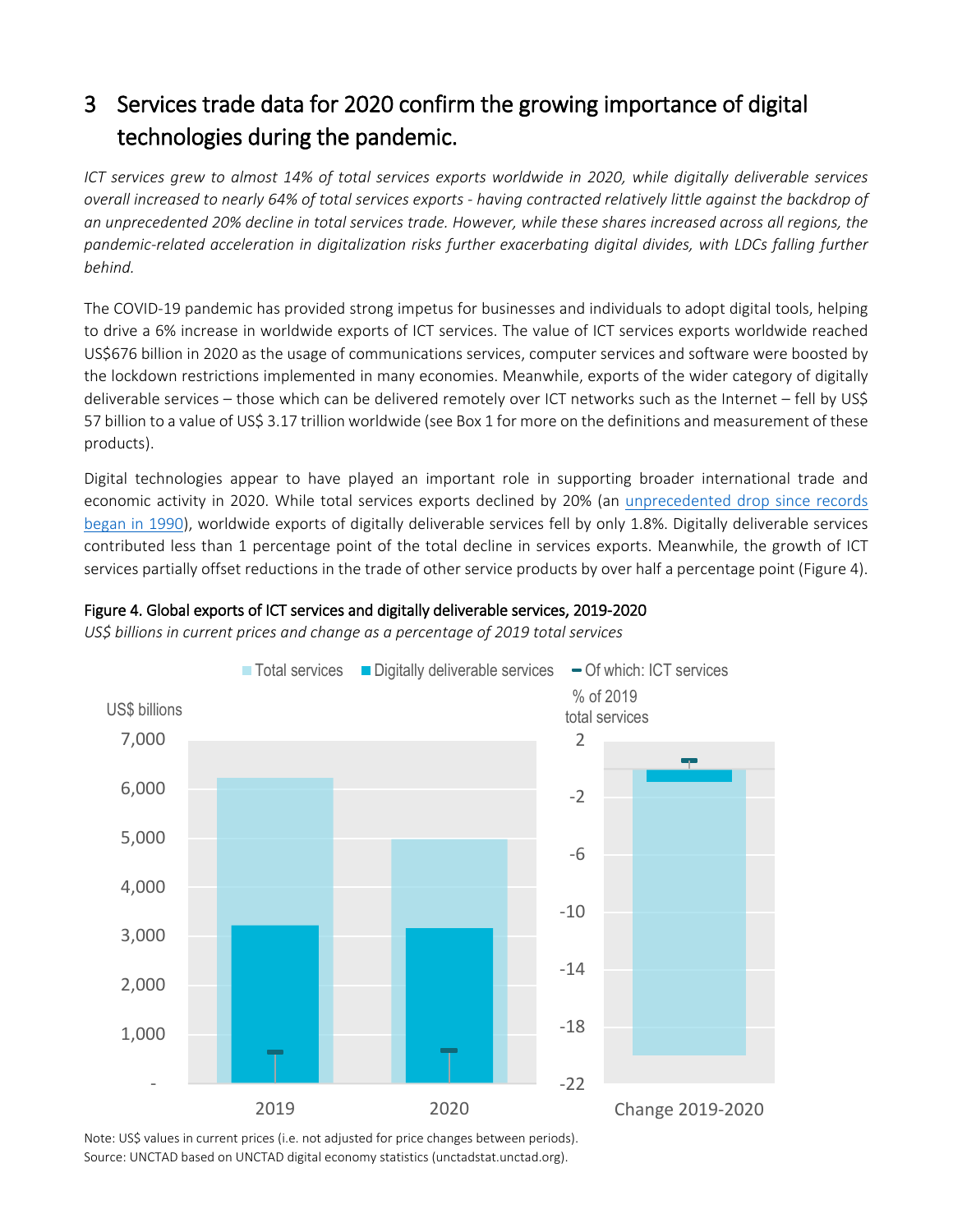### 3.1 Least developed countries risk falling further behind in ICT-enabled services trade

Figure 5. Global ICT and digitally deliverable services exports, 2005-2020 and 2019-2020

With ICT services exports increasing and digitally deliverable services exports holding relatively steady in 2020, their share in the greatly reduced overall total of services exports increased significantly across all regions. Worldwide, digitally deliverable services went from below 52% of services exports in 2019 to almost 64% in 2020, while ICT services grew from 10% to almost 14% - a marked acceleration of the long-term trend (Figure 5).

Regions fared differently within this over-arching picture, however. While the export share of digitally deliverable services increased in all regions and there was a 14 percentage point increase across developing regions as a whole, the increase was only 10 percentage points in Africa and 6 percentage points in LDCs. ICT services' export share increased markedly less in LDCs compared to other regions – rising just 0.74 percentage points compared to 3.3 percentage points globally. This reflects LDCs' limited ability to leverage digital technologies to continue engaging in services trade during the disruption wrought by the COVID-19 pandemic.



*As a percentage of total services exports*

Note: ICT services unavailable for "Developing regions (M49)" and "Asia and Oceania". Source: UNCTAD based on UNCTAD digital economy statistics (unctadstat.unctad.org).

While the value of digitally deliverable services exports declined in all regions except Asia and North America, most regions increased their exports of the ICT services component in 2020, led by Northern America (9.3%) and Western Asia (8.2%). By contrast, such exports contracted by around 2% in Africa and Latin America and the Caribbean, and by 3.2% in South-eastern Asia (Table 4).

Declines disproportionately affected the LDCs, which saw ICT services exports contract by 22%, part of a 9% overall fall in digitally deliverable services exports. These countries face a lack of technological capabilities linked to low investment in the capital and human resources needed to leverage digital technologies (see UNCTAD [LDCs Report](https://unctad.org/system/files/official-document/ldcr2020_en.pdf)  [2020\)](https://unctad.org/system/files/official-document/ldcr2020_en.pdf). This continues to constrain their ability to engage in digital trade at a moment when it has suddenly become even more important.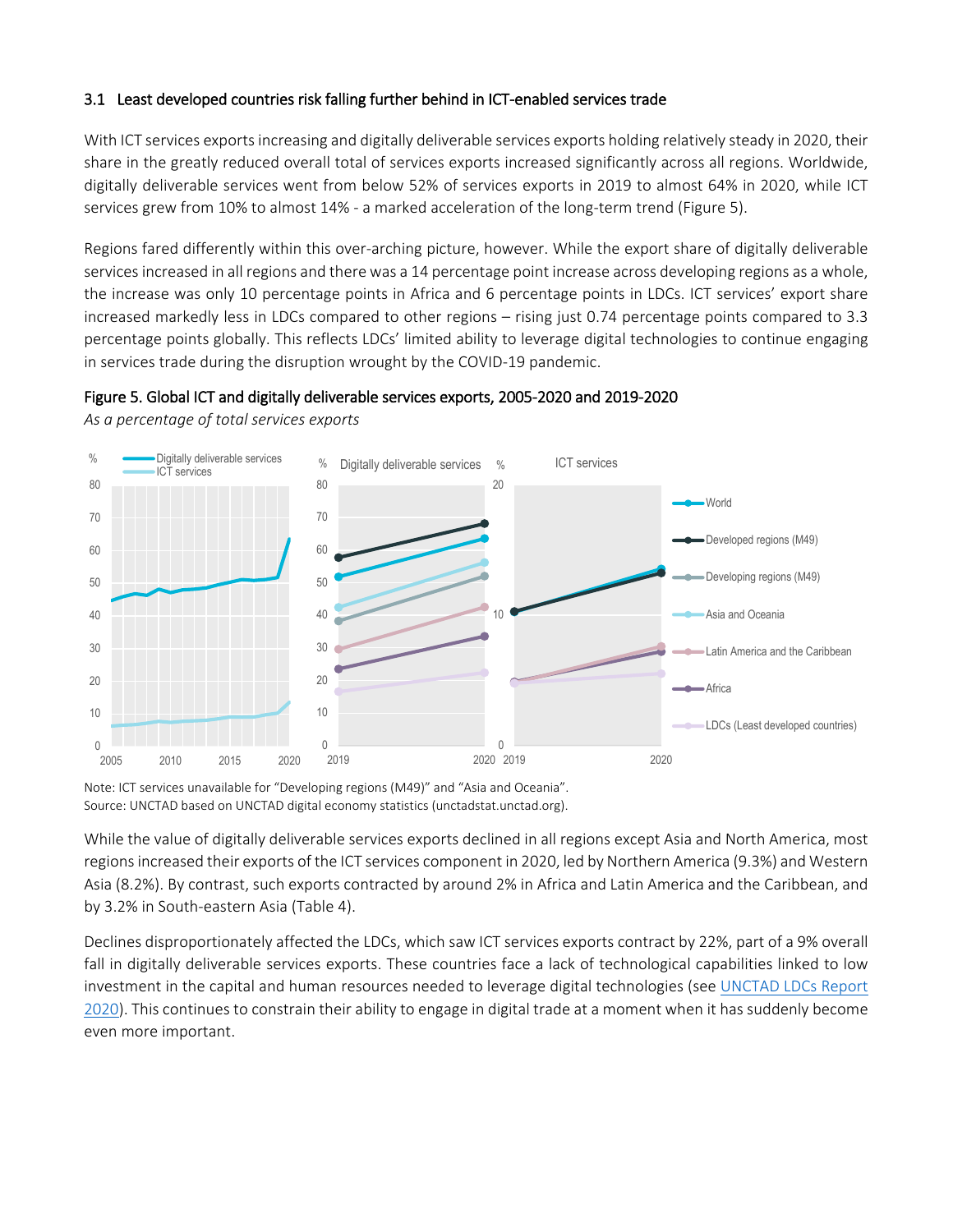|                                 |           | Digitally deliverable services exports |               | ICT services exports     |                          |                          |
|---------------------------------|-----------|----------------------------------------|---------------|--------------------------|--------------------------|--------------------------|
| Region/country group            | US\$      | % change                               | % of services | US\$<br>Change           |                          | % of services            |
|                                 | millions  | 2019-2020                              | exports       | millions                 | 2019-2020 (%)            | exports                  |
| World                           | 3,167,587 | $-1.8$                                 | 63.6          | 676,225                  | 6                        | 13.6                     |
| Africa                          | 27,748    | $-5.1$                                 | 33.6          | 5,962                    | $-2$                     | 7.2                      |
| Asia                            | 806,640   | 1.7                                    |               |                          |                          |                          |
| Central and southern Asia       | 163,612   | 3.7                                    | 69.6          | 71,885                   | 4.9                      | 30.6                     |
| Eastern Asia                    | 376,412   | 2.4                                    | 58.4          | $\overline{\phantom{a}}$ | $\overline{\phantom{a}}$ | $\overline{\phantom{a}}$ |
| South-eastern Asia              | 180,422   | $-2.7$                                 | 57.6          | 25,763                   | $-3.2$                   | 8.2                      |
| Western Asia                    | 86,193    | 5.1                                    | 39.6          | 38,613                   | 8.2                      | 17.8                     |
| Europe                          | 1,665,072 | $-3.9$                                 | 66.3          | 382,686                  | 5.2                      | 15.2                     |
| Latin America and the Caribbean | 52,629    | $-10.9$                                | 42.5          | 9,423                    | $-1.9$                   | 7.6                      |
| Northern America                | 594,846   | 1                                      | 75.1          | 58,318                   | 9.3                      | 7.4                      |
| Oceania                         | 20,651    | $-6.7$                                 | 32.9          | 4,591                    | 4.7                      | 8.7                      |
|                                 |           |                                        |               |                          |                          |                          |
| Developed regions (M49)         | 2,436,427 | $-2.6$                                 | 68.1          | 474,101                  | 6.3                      | 13.3                     |
| Developing regions (M49)        | 731,160   | 0.9                                    | 52.0          |                          | $\overline{a}$           |                          |
| Developing economies excluding  | 576,785   | $-0.7$                                 | 51.2          | 143,090                  | 3.6                      | 12.7                     |
| China                           |           |                                        |               |                          |                          |                          |
| Least developed countries       | 7,382     | $-9$                                   | 22.4          | 1,819                    | $-22.3$                  | 5.5                      |

Table 4. Global ICT and digitally deliverable services exports, 2020

Note: ICT services exports for Eastern Asia not publishable.

Source: UNCTAD based on UNCTAD digital economy statistics (unctadstat.unctad.org).

#### Box 1. What are ICT services and digitally deliverable services?

ICT products are defined as those *"intended to enable and/or fulfil the function of information processing and communication"*. This definition was developed by the OECD (2011) and adopted by the Partnership on Measuring ICT for Development. ICT services therefore include telecommunications services, IT system design, software development, and related tasks.

Digitally deliverable services represent a broader concept: services which can be delivered over ICT networks (UNCTAD, 2015). These comprise the following categories from the 2010 Extended Balance of Payments Statistics breakdown:

- ICT services
- Sales and marketing services not including trade and leasing services
- Information services
- Insurance and financial services
- Management, administration, and back office services
- Licencing services
- Engineering, related technical services, and R&D
- Education and training services

The statistics presented are based on data collected within the framework of Balance of Payments statistics (compiled according to the concepts and definitions of the IMF Balance of Payments and International Investment Position Manual, Sixth Edition (BPM6, 2009)). Within that framework, ICT services are an aggregation of computer and telecommunications services, and digitally deliverable services are an aggregation of insurance and pension services, financial services, charges for the use of intellectual property, telecommunications, computer and information services, other business services and audiovisual and related services. ICT services are therefore a subset of digitally deliverable services, as shown in Figure 4.

#### References:

UNCTAD (2015), International Trade in ICT Services and ICT-Enabled Services[, https://unctad.org/system/files/official](https://unctad.org/system/files/official-document/tn_unctad_ict4d03_en.pdf)document/tn\_unctad\_ict4d03\_en.pdf. OECD (2011), OECD Guide to Measuring the Information Society 2011, [http://dx.doi.org/10.1787/10.1787/9789264113541-en.](http://dx.doi.org/10.1787/10.1787/9789264113541-en)  IMF (2009), Balance of Payments and International Investment Position Manual, Sixth Edition, [https://www.imf.org/external/pubs/ft/bop/2007/bopman6.htm.](https://www.imf.org/external/pubs/ft/bop/2007/bopman6.htm)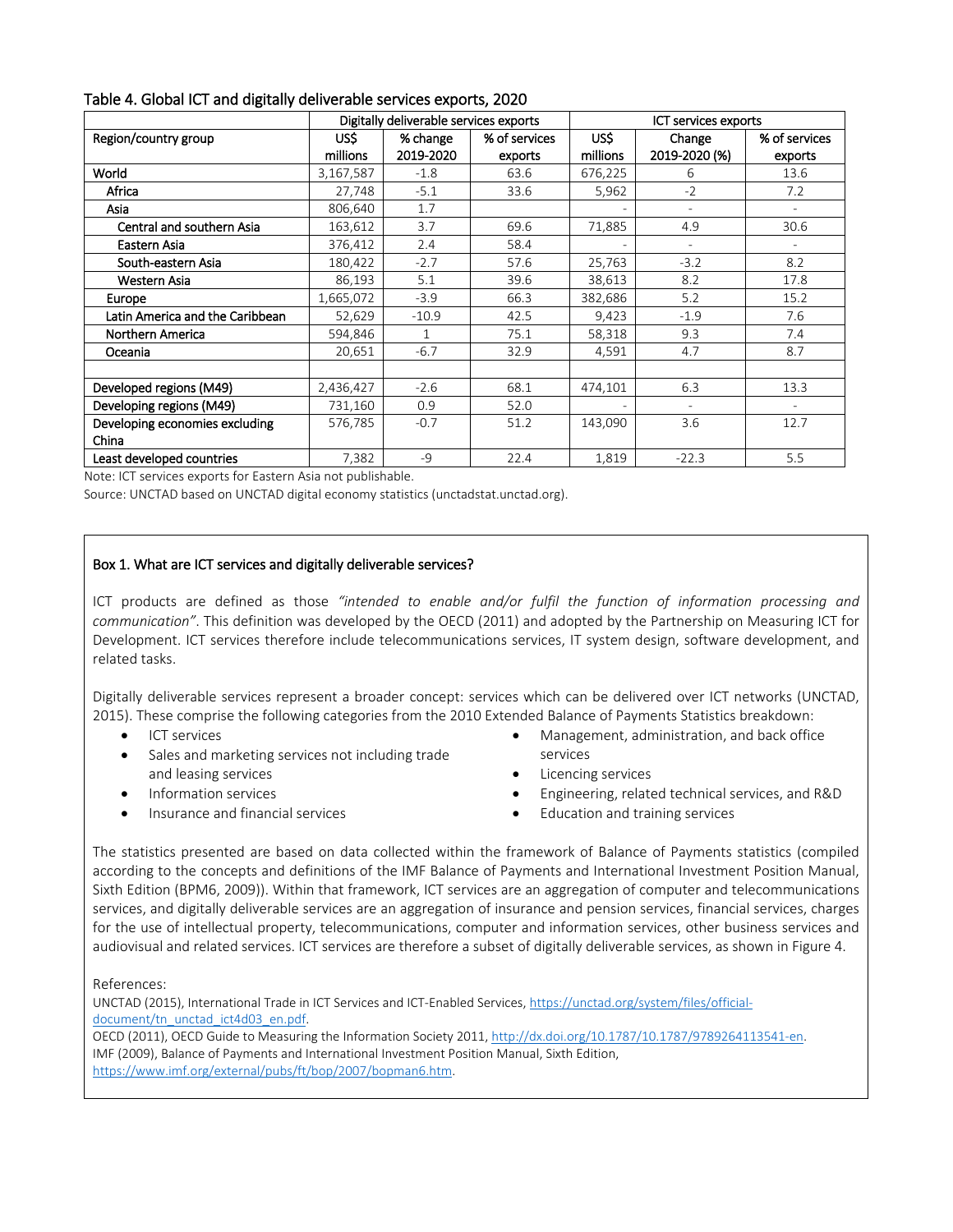### 3.2 Top importers and exporters

Although imports figures are not available at the regional level due to data asymmetries, many economies do provide data on ICT and digitally deliverable services imports. In 2020, of the economiesfor which data are available, Germany spent the most on imports of ICT services – over US\$ 39.7 billion – though this was 1.4% lower than in 2019. Among the top-10 importers in 2020, Singapore and India were the only developing countries featuring. Their imports increased by 4.4% to US\$ 16.6 billion and 14.5% to US\$10.5 billion, respectively (Table 5).

When considered relative to GDP the picture is rather different. Cyprus spent the greatest share of GDP on ICT services importsin 2020 (8.9%), followed by Singapore (4.9%), and Belgium (2.1%). Tonga and Uruguay also feature, spending 1.4% and 1.3%, respectively.

Although Singapore was a net importer of ICT services in 2020, it is also among the top-10 ICT services exporters, both by value (US\$ 15 billion) and contribution to GDP (4.4%). Overall, Ireland exported the most ICT services, contributing over US\$ 151 billion to the economy – up by nearly 17% compared to 2019 and equivalent to 36% of GDP. This reflects Ireland's status as a popular location for many ICT companies trading in Europe and globally, due in part to its relatively low corporation tax rates. India and China follow in terms of the overall value of ICT services exports, while Kuwait and Belize feature in the top-10 by contribution of ICT services exports to GDP in 2020.

| ICT services imports            |               |         |                      |                           |                      |      |               |         |  |
|---------------------------------|---------------|---------|----------------------|---------------------------|----------------------|------|---------------|---------|--|
| By value                        |               |         |                      | Rank                      | By value as % of GDP |      |               |         |  |
|                                 | US\$ millions | Change  | %GDP                 |                           |                      | %GDP | US\$ millions | Change  |  |
| Germany                         | 39,723        | $-1.4$  | 1.1                  | $\boldsymbol{\mathit{1}}$ | Cyprus               | 8.9  | 2,112         | 20.4    |  |
| <b>United States of America</b> | 35,588        | $-11.5$ | 0.2                  | $\overline{z}$            | Singapore            | 4.9  | 16,585        | 4.4     |  |
| France                          | 22,170        | $-1.0$  | 0.9                  | $\boldsymbol{\beta}$      | Belgium              | 2.1  | 10,820        | 11.5    |  |
| Japan                           | 20,077        | 1.8     | 0.4                  | $\overline{4}$            | Sweden               | 1.9  | 10,203        | 13.1    |  |
| Singapore                       | 16,585        | 4.4     | 4.9                  | 5                         | Finland              | 1.8  | 4,973         | 7.9     |  |
| Italy                           | 11,922        | 7.5     | 0.6                  | 6                         | Austria              | 1.7  | 7,111         | 4.7     |  |
| United Kingdom                  | 11,827        | $-4.6$  | 0.4                  | $\overline{z}$            | Norway               | 1.5  | 5,395         | 16.3    |  |
| Belgium                         | 10,820        | 11.5    | 2.1                  | 8                         | Ireland              | 1.4  | 5,941         | 9.1     |  |
| Netherlands                     | 10,705        | $-38.1$ | 1.2                  | $\mathcal G$              | Tonga                | 1.4  | 498           | 34.9    |  |
| India                           | 10,479        | 14.5    | 0.4                  | <i>10</i>                 | Uruguay              | 1.3  | 619           | 5.5     |  |
|                                 |               |         | ICT services exports |                           |                      |      |               |         |  |
|                                 | By value      |         |                      | Rank                      | By value as % of GDP |      |               |         |  |
|                                 | US\$ millions | Change  | %GDP                 |                           |                      | %GDP | US\$ millions | Change  |  |
| Ireland                         | 151,463       | 16.8    | 36.1                 | $\mathbf{1}$              | Ireland              | 36.1 | 151,463       | 16.8    |  |
| India                           | 67,993        | 5.2     | 2.5                  | $\overline{2}$            | Cyprus               | 12.5 | 2,961         | 12.1    |  |
| China                           | 59,034        | 9.8     | 0.4                  | $\overline{3}$            | Israel               | 4.8  | 19,172        | 5.2     |  |
| <b>United States of America</b> | 49,816        | 12.4    | 0.2                  | $\overline{4}$            | Finland              | 4.7  | 12,825        | $-0.03$ |  |
| Germany                         | 32,249        | 7.1     | 0.9                  | 5                         | <b>Belarus</b>       | 4.5  | 2,679         | 12.1    |  |
| United Kingdom                  | 22,382        | 0.9     | 0.8                  | 6                         | Singapore            | 4.4  | 14,974        | $-0.7$  |  |
| Israel                          | 19,172        | 5.2     | 4.8                  | $\overline{z}$            | Kuwait               | 3.9  | 4,320         | $-1.2$  |  |
| France                          | 18,009        | $-5.6$  | 0.7                  | 8                         | Ukraine              | 3.4  | 5,137         | 19.6    |  |
| Singapore                       | 14,974        | $-0.7$  | 4.4                  | 9                         | Estonia              | 3.3  | 1,012         | 5.3     |  |
| Sweden                          | 14,851        | 4.9     | 2.8                  | <i>10</i>                 | <b>Belize</b>        | 3.1  | 49            | 69.4    |  |

### Table 5. ICT services trade – top 10 importers and exporters 2020

Note: Considers only economies for which UNCTAD holds 2020 data.

Source: UNCTAD based on UNCTAD digital economy statistics (unctadstat.unctad.org).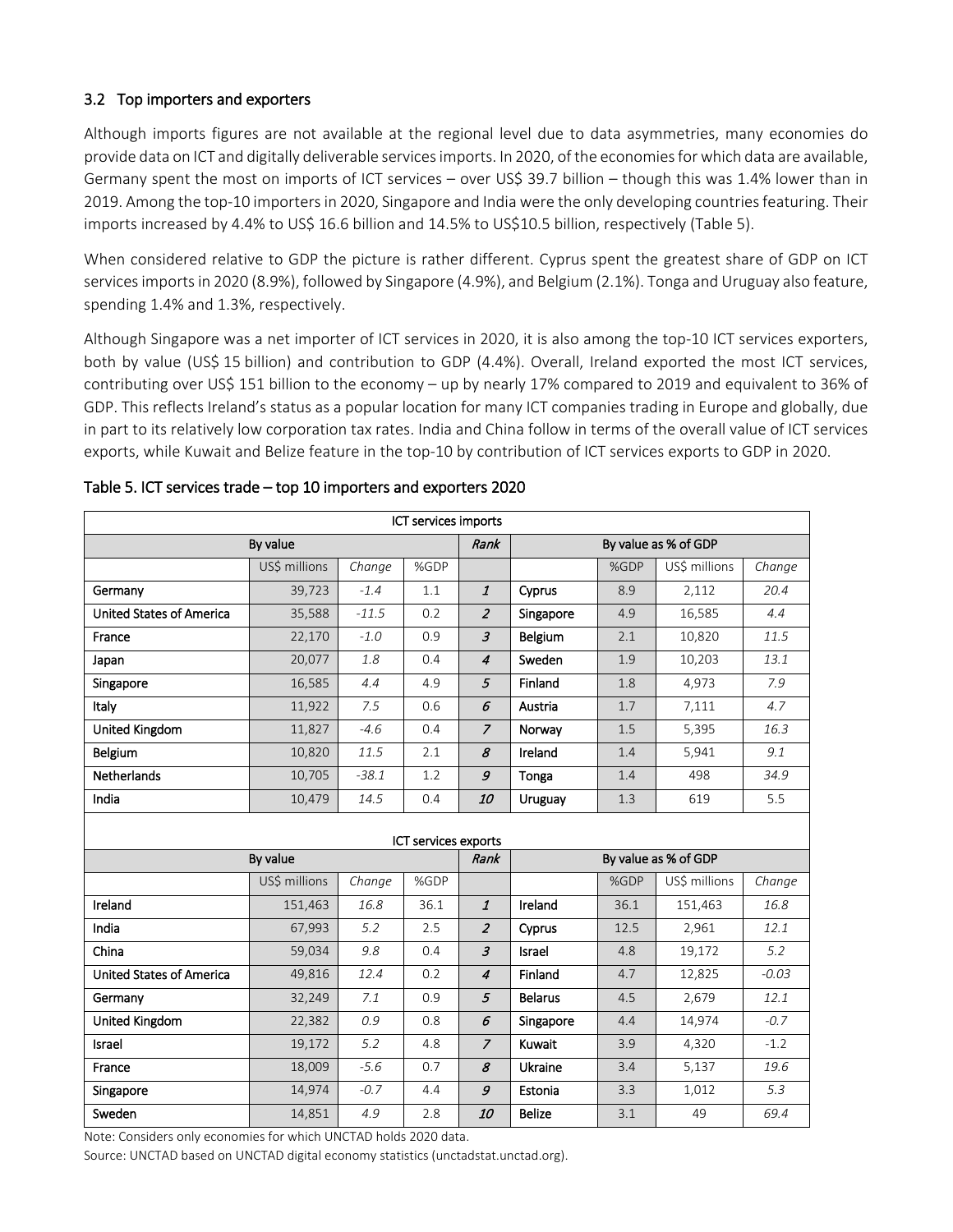Considering the broader class of digitally deliverable services, the United States was the biggest importer in 2020, spending US\$ 317.6 billion, up 3% from 2019. As with ICT services, most of the top-10 importers of digitally deliverable servicesin 2020 were developed countries. Nevertheless, China imported the fifth-most (US\$140 billion, up almost 9% from 2019) and Singapore also featured in the list (US\$ 107 billion, -2.1% compared to 2019) (Table 6).

Relative to GDP, the United States spent only 1.5% on importing digitally deliverable services, a smaller share than in over 100 other countries. Luxembourg had the greatest GDP share of digitally deliverable services imports, with a value equivalent to 99.8% of 2020 GDP. Despite this, Luxembourg is a net exporter of digitally deliverable services, exporting over US\$ 98 billion of digitally deliverable services in 2020, down almost 2% from 2019 but still equivalent to [1](#page-11-0)34% of GDP<sup>1</sup>. The majority of these flows, both imports and exports, are comprised of financial services.

Digitally deliverable services trade flows are also economically significant for various developing countries. In 2020, such exports were worth 36% of GDP in Singapore, 30% in Anguilla, and 27% in the Seychelles. These countries also feature in the top-10 importers of digitally deliverable services in 2020, as do Saint Kitts and Nevis, Aruba, and Dominica. However, the dollar value of the underlying flows in these countries was lower in 2020 than in 2019.

| Digitally deliverable services imports |               |            |      |                |                       |                      |               |            |  |  |
|----------------------------------------|---------------|------------|------|----------------|-----------------------|----------------------|---------------|------------|--|--|
| By value                               |               |            |      | Rank           | By value as % of GDP  |                      |               |            |  |  |
|                                        | US\$ millions | Change (%) | %GDP |                |                       | %GDP                 | US\$ millions | Change (%) |  |  |
| <b>United States of America</b>        | 317,625       | 3.0        | 1.5  | 1              | Luxembourg            | 99.8                 | 73,084        | $-1.4$     |  |  |
| Ireland                                | 280,744       | $-10.1$    | 66.9 | $\overline{z}$ | Malta                 | 84.5                 | 12,031        | 8.8        |  |  |
| Germany                                | 183,443       | 0.5        | 4.8  | 3              | Ireland               | 66.9                 | 280,744       | $-10.1$    |  |  |
| United Kingdom                         | 146,312       | $-4.0$     | 5.4  | 4              | Singapore             | 31.6                 | 106,919       | $-2.1$     |  |  |
| China                                  | 139,610       | 8.9        | 0.9  | 5              | Cyprus                | 27.3                 | 6,459         | 22.7       |  |  |
| France                                 | 135,269       | $-4.4$     | 5.2  | 6              | Seychelles            | 27.0                 | 318           | $-17.4$    |  |  |
| Japan                                  | 133,278       | 1.9        | 2.6  | $\overline{z}$ | Anguilla              | 16.3                 | 50            | $-23.9$    |  |  |
| Netherlands                            | 124,037       | $-35.3$    | 13.6 | 8              | Saint Kitts and Nevis | 15.8                 | 139           | $-20.6$    |  |  |
| Singapore                              | 106,919       | $-2.1$     | 31.6 | 9              | Aruba                 | 14.9                 | 340           | $-15.7$    |  |  |
| Switzerland, Liechtenstein             | 88,098        | 3.2        | 11.7 | <i>10</i>      | Dominica              | 14.7                 | 72            | $-29.2$    |  |  |
| Digitally deliverable services exports |               |            |      |                |                       |                      |               |            |  |  |
|                                        | By value      |            |      | Rank           |                       | By value as % of GDP |               |            |  |  |
|                                        | US\$ millions | Change (%) | %GDP |                |                       | %GDP                 | US\$ millions | Change (%) |  |  |
| <b>United States of America</b>        | 533,093       | $0.8\,$    | 2.5  | 1              | Luxembourg            | 134.1                | 98,277        | $-1.9$     |  |  |
| United Kingdom                         | 286,701       | $-2.8$     | 10.6 | $\overline{z}$ | Ireland               | 58.2                 | 244,152       | 9.7        |  |  |
| Ireland                                | 244,152       | 9.7        | 58.2 | 3              | Malta                 | 58.1                 | 8,273         | $-1.8$     |  |  |
| Germany                                | 203,657       | 0.1        | 5.4  | 4              | Singapore             | 36.2                 | 122,274       | $-2$       |  |  |
| India                                  | 154,775       | 4.63       | 5.8  | 5              | Cyprus                | 36.2                 | 8,548         | 20.2       |  |  |
| China                                  | 154,375       | 7.5        | 1.0  | 6              | Anguilla              | 30.0                 | 92            | $-6.5$     |  |  |
| France                                 | 142,942       | -8         | 5.5  | $\overline{z}$ | Seychelles            | 27.1                 | 320           | $-10.9$    |  |  |
| <b>Netherlands</b>                     | 126,809       | $-33.9$    | 13.9 | 8              | Belgium               | 14.5                 | 74,763        | $-1.1$     |  |  |
| Singapore                              | 122,274       | $-2$       | 36.2 | 9              | <b>Netherlands</b>    | 13.9                 | 126,809       | $-33.9$    |  |  |
| Japan                                  | 114,741       | $-2.5$     | 2.3  | <i>10</i>      | China, Hong Kong SAR  | 11.3                 | 39,407        | $-3.3$     |  |  |

Table 6. Digitally deliverable services trade – top 10 importers and exporters 2020

Note*:* Considers only economies for which UNCTAD holds 2020 data.

 $\overline{a}$ 

Source: UNCTAD based on UNCTAD digital economy statistics (unctadstat.unctad.org).

 $1$  It is possible for exports to exceed the value of GDP because, while exports add to the calculated value of GDP, this is offset by the subtraction of imports.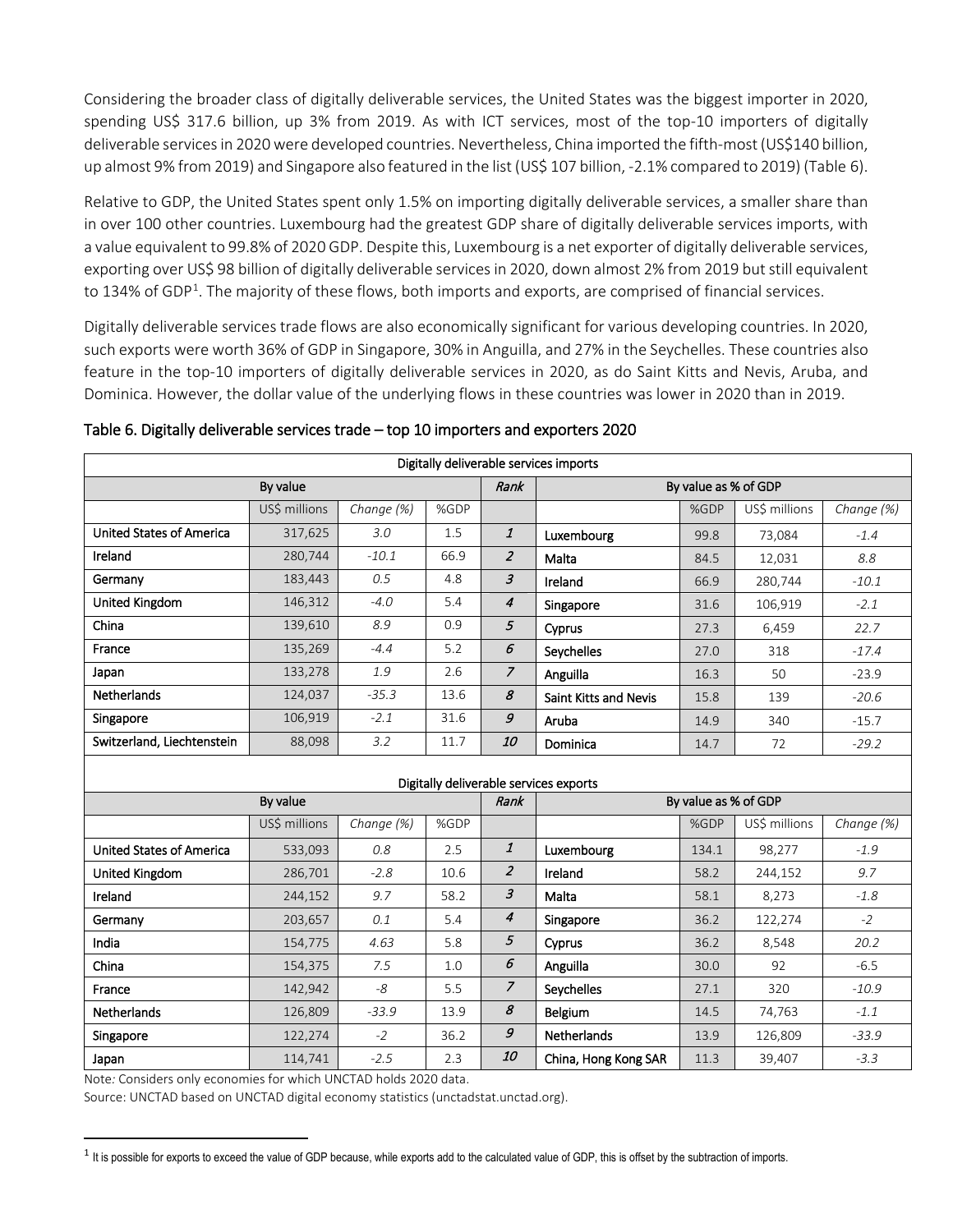### 3.3 Trade volatility is correlated with development status

The data show a strong relationship between countries' stage of development and the (in)stability of trade in ICT and digitally deliverable services. For the LDCs, the average absolute<sup>[2](#page-12-0)</sup> percentage change in ICT services trade flows (both imports and exports) is twice that for other developing economies and three times that of developed economies. With respect to digitally deliverable services imports, the volatility experienced by LDCs is slightly less unequal, at around the same as the average for other developing economies, but still more than twice the average absolute percentage change experienced by developed economies. Digitally deliverable exports show the most contrast by development status: on average, the absolute change in exports for LDCs is twice that for other developing countries and almost five times that of developed economies.

One reason for this is LDCs' relatively small volumes of trade in ICT and digitally deliverable services, which make the impact of trade shocks proportionately bigger. However, the GDP of LDCs is also relatively low, so this trade volatility can nonetheless be economically significant. That is especially important considering that the changes experienced by LDCs are more skewed toward falls in trade than for other economies.

Underlying the above trends is considerable variation between LDCs. While ICT services imports contracted by 60% in Nepal, Sao Tome and Principe, the Solomon Islands, and Zambia, they increased by the same proportion in Mozambique. Additionally, while digitally deliverable imports declined by around 40% in Bangladesh and Sudan, they increased by almost twice that in Uganda.

LDCs have also varied greatly in the extent to which they have been able to benefit from increased demand for ICT services and to use ICTs to continue services trade through digital delivery. On the export side, ICT services and wider digitally deliverable services exports roughly doubled in the Democratic Republic of the Congo, Sao Tome and Principe and Afghanistan but declined in almost all other LDCs. This includes ICT services exports declining by 40% in Angola and 60% in Myanmar, as well as digitally deliverable exports falling by almost 60% in Timor-Leste and around 30% in Zambia and Mozambique.

### 4 Action is needed to improve digital-readiness

The COVID-19 pandemic has pushed businesses and individuals toward adopting and increasing their use of digital technologies. This has driven demand for both ICT goods and services. ICTs have also played a vital role in enabling a majority of wider services trade to continue despite the broad economic disruption wrought by the pandemic – with the long-term upward trend greatly accelerating to take digitally deliverable services to 64% of global services exports in 2020.

However, countries have differed in the extent to which they have been able to benefit from the growing demand for ICT goods and services or take up ICTs to mitigate the economic effects of the pandemic. Despite the growing importance of ICT and digitally deliverable services in in global trade, their low levels of digitalization and [eTrade](https://unctad.org/system/files/official-document/dtlstictmisc2019d8_en.pdf)  [readiness](https://unctad.org/system/files/official-document/dtlstictmisc2019d8_en.pdf) have meant for many LDCs strong downturns in both. It is now more urgent than ever to ensure that those trailing in digital readiness can catch-up. The alternative is that inequalities are further exacerbated.

Across all countries, the ability to accurately track changes in the share of services being delivered remotely and to fully monitor the impacts of the pandemic on ICT and digitally deliverable services trade would be greatly enhanced by continuing efforts to break down services statistics by modes of supply.

UNCTAD offers a range of [technical assistance and capacity building](https://unctad.org/topic/ecommerce-and-digital-economy/measuring-ecommerce-digital-economy) to support countries in engaging with and measuring their performance related to e-commerce and the digital economy.

l

<span id="page-11-0"></span><sup>2</sup> i.e. disregarding whether the change was an increase or decrease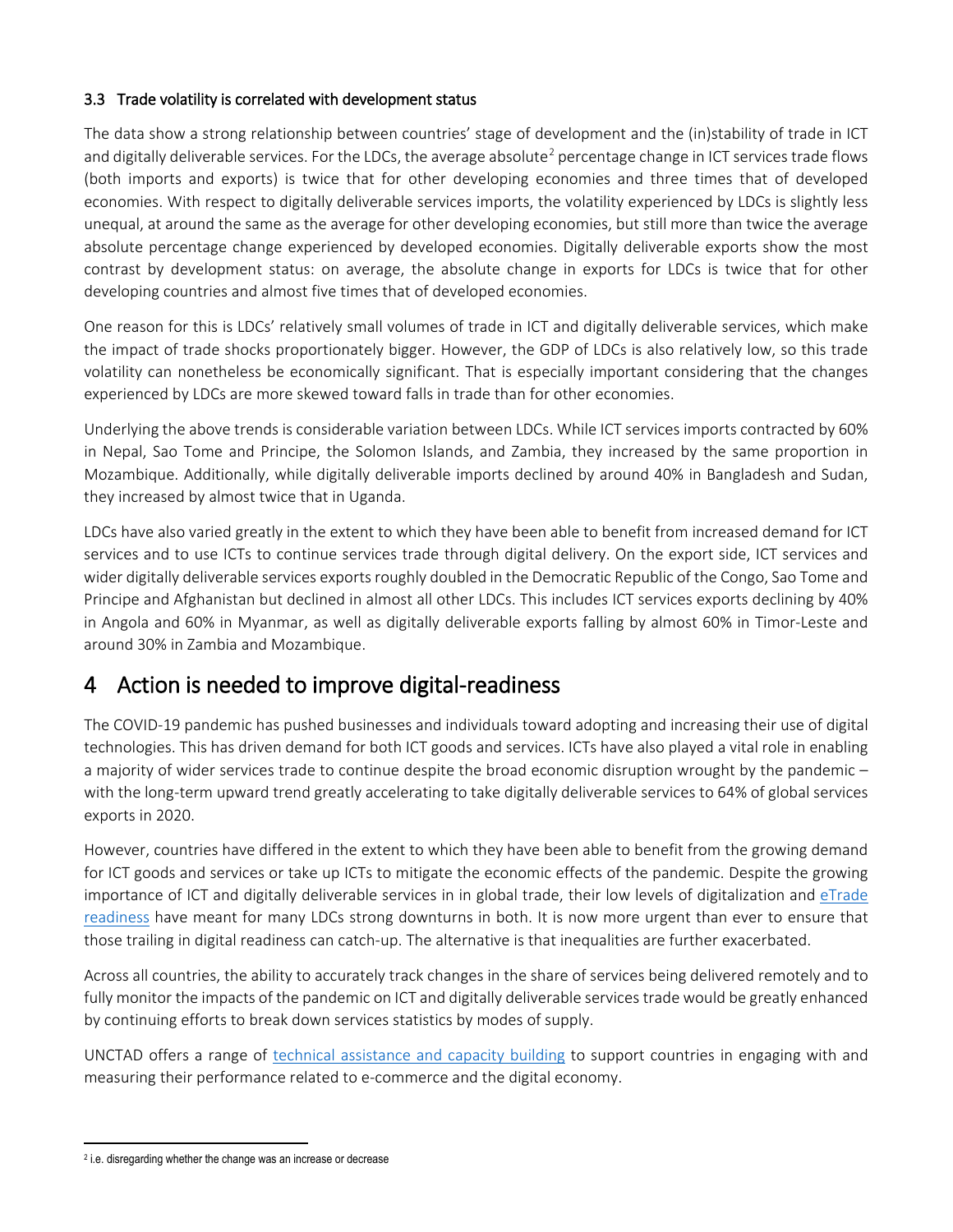## Annex. Re-exports and re-imports of ICT goods.

A country's exports can be distinguished into exports of domestic-produced goods and exports of foreign-produced goods. The latter is generally referred to as "re-exports": exports of foreign goods in the same state as previously imported. Re-exports are included in a country's total export statistics, but it is good practice to also separately record their amount for analytical purposes.

Similarly, imports can be distinguished into imports of foreign-produced goods and imports of goods that were produced domestically and previously exported. There are various reasons why an exported good might be returned to the country of origin including defects, defaulted or cancelled orders, import barriers, and price changes. These flows are termed "re-imports" and are included in the country's import statistics, but it is good practice to also separately record their amount for analytical purposes.

The reason for recording the value of re-exports and re-imports is so that they can be treated appropriately in certain analytical settings. For example, when trying to estimate the global demand and supply of ICT goods, as indicated by trade flows, it is preferable to avoid counting the same ICT good multiple times (e.g. both when it is exported from its country of origin and when it is re-exported from a second country).

In the past, UNCTAD has focussed as far as possible on export and import figures that have been adjusted to exclude re-exports/re-imports. However, in recent years, the share of economies separately reporting re-export and reimport figures has fallen dramatically (Figure A1).



### Figure A1. Number of economies separately reporting re-exports/re-imports of ICT goods

Source: UNCTAD based on UNCTAD digital economy statistics (unctadstat.unctad.org).

<span id="page-12-0"></span>In the last several years, a number of the countries that have in been most active in re-exports/re-imports of ICT goods appear to have stopped sharing this data. As such the value of re-exports and re-imports measured in the UNCTAD data has declined sharply since 2017/18 (Figure A2). Continuing to adjust based on these data series has the effect of distorting the resulting trends and the conclusions drawn from them. It is for this reason that this note presents only unadjusted figures. However, UNCTAD will continue to advocate for the separate provision of reexports/re-imports data and stands ready to produce adjusted estimates at such a time as the necessary data are available.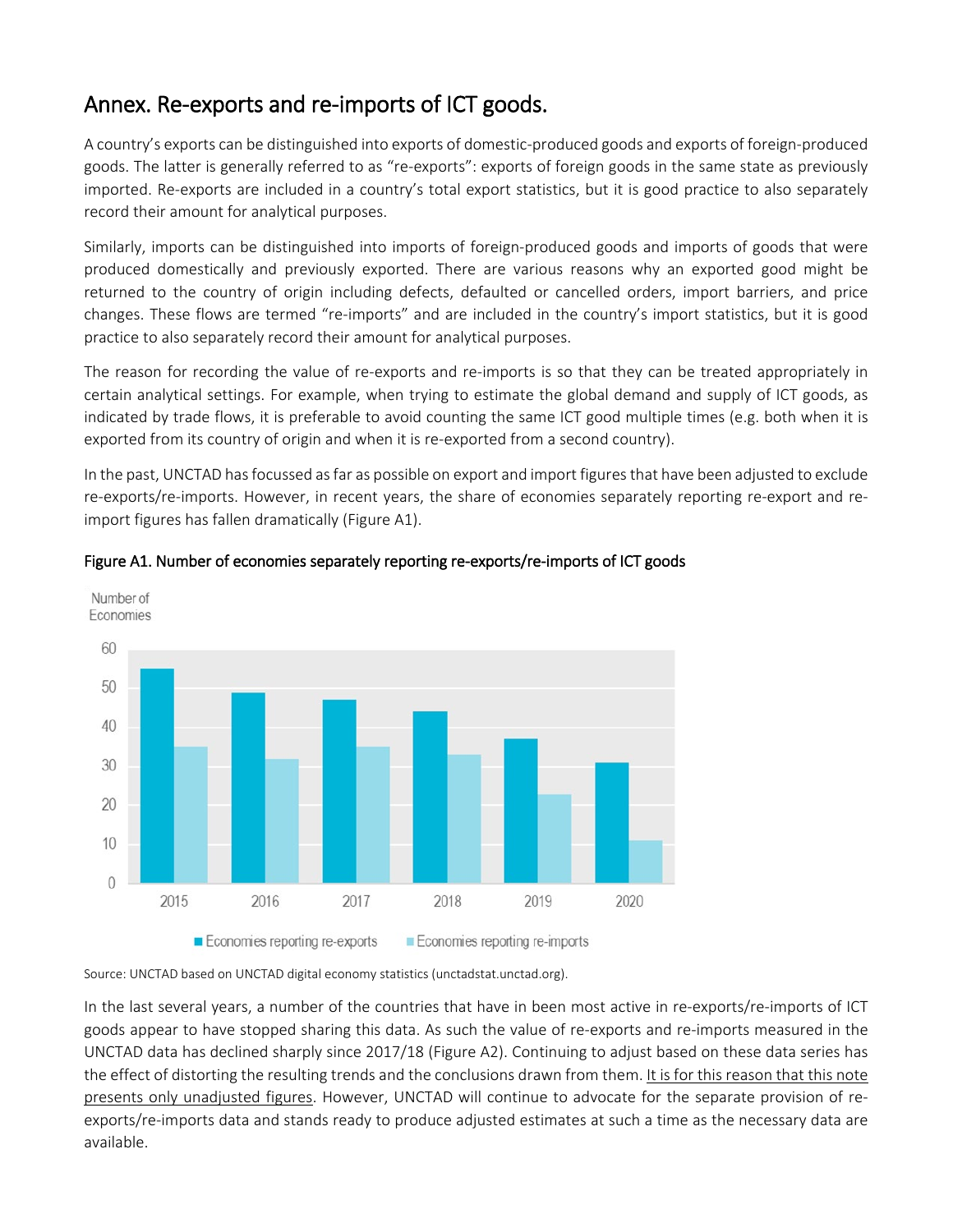### Figure A2. Value of reported re-exports and re-imports of ICT goods.

*US\$ millions*



Source: UNCTAD based on UNCTAD digital economy statistics (unctadstat.unctad.org).